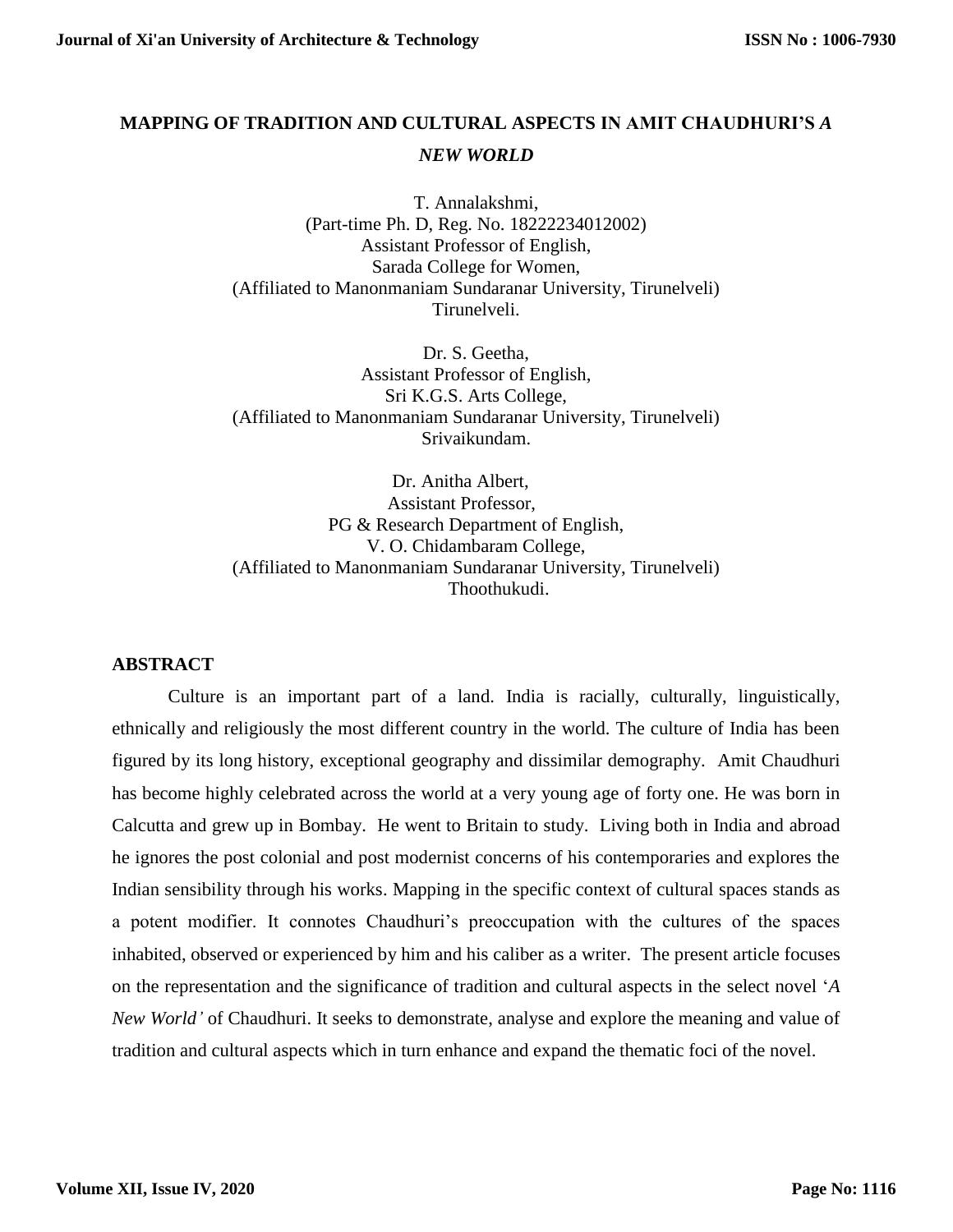Key Words: Mapping, tradition, culture, perceptiveness, society, customs and codes of manners.

------------------------

Amit Chaudhuri was born in Calcutta. He works in England. He remains an Indian and has mostly limited himself in writing about his own society and culture. Culture is an important part of a land. The Oxford Advanced Learners' dictionary defines culture as, "a particular form or type of intellectual development in a society generated by its distinctive customs, achievements and outlook" (306). Broadly speaking, culture is taken as constituting the way of life of an entire society and includes codes of manners, dress, language, rituals, social customs and folklore of a nation. Every nation has a distinct culture of its own and every culture has its own curiousness and fondness, which evoke a mixed reaction in one from a different cultural setting*.* With the immigration of people belonging to different places new cultures are introduced into that nation making it a multicultural.

T.S. Eliot in his *Notes towards the Definition of Culture* observes:

Culture is too vast and baffling a term to be precisely defined. Culture is a quest for good but it is not good if the quest is not free choice. The quest and the choice are, therefore, the two ingredients of Culture and the tradition and is formed by the culmination of centuries of history, or a tradition may be defined as a passage, in which there is both persistence and renewal (21).

India is racially, culturally, linguistically, ethnically and religiously the most different country in the world. The culture of India has been figured by its long history, exceptional geography and dissimilar demography. Sunanda Mongia remarks thus:

> India roles as a central metaphor frame work, even when a novelist, for example Bharati Mukherjee, rejects her Indian roots and desires to call her novels examples of "New American Cultures"- Inevitably, whether an Indian or an expatriate, the novelist obsessively return to India, as a concept an actuality, a symbol, a network of Cultures, myths and relationship which ensnares every author. (218)

Amit Chaudhuri has become highly celebrated across the world at a very young age of forty one. He was born in Calcutta and grew up in Bombay. He went to Britain to study at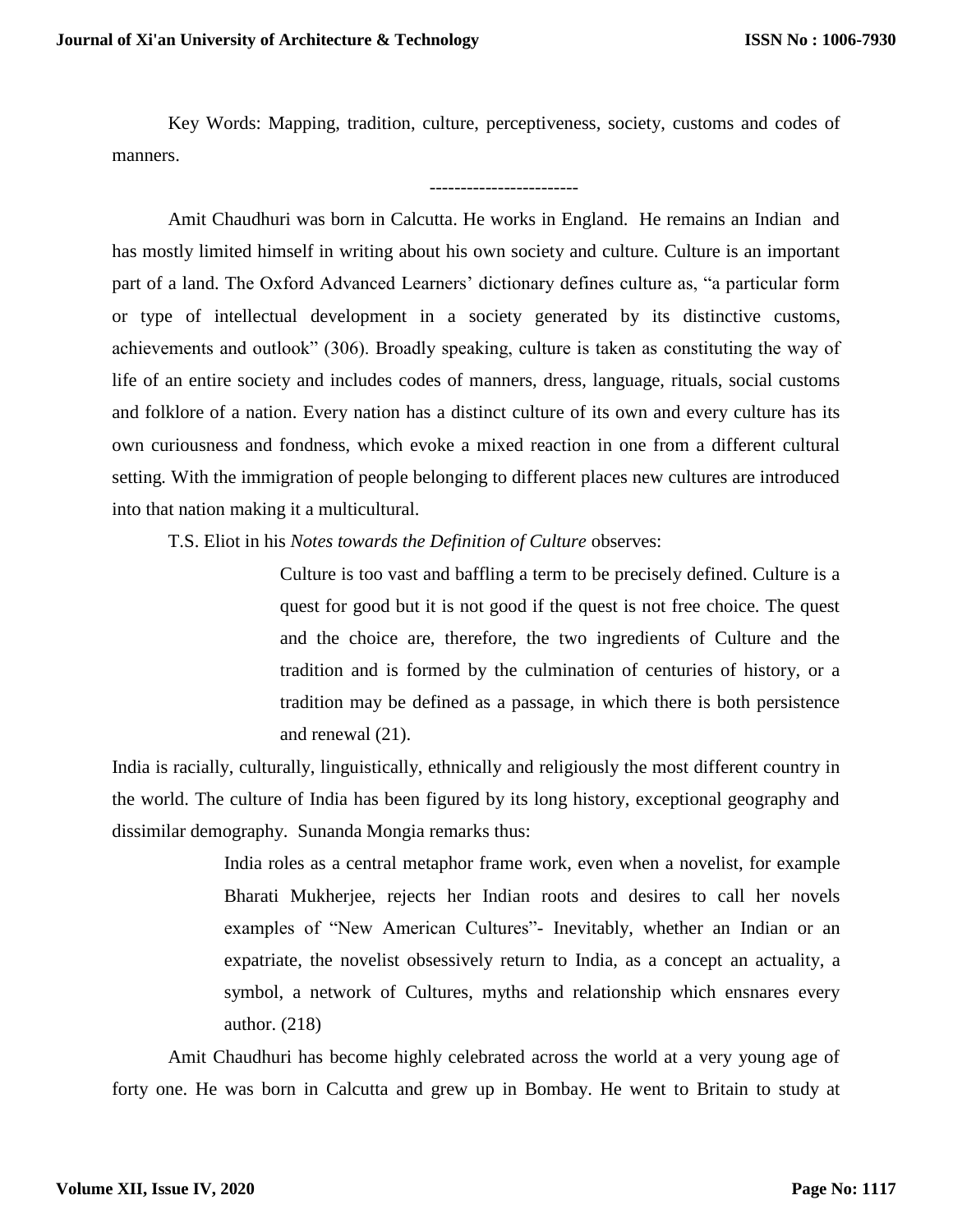University College London and then at Balliol college, Oxford. He has seen and was brought up in the influence of different cultures. He himself longed for his society. His worldwide visibility has been augmented by various prestigious international awards and the admiration and appreciation he has got for his sophisticated, suggestive, lyrical and evocative literary writing.

Living both in India and abroad he ignores the post colonial and post modernist concerns of his contemporaries and explores the Indian sensibility through his works in a way peculiar to himself. Chaudhuri himself belongs to the influential upper class but he aligns himself with the middle class of India and this is the quality which makes him unique as a novelist as his focus is on local culture. For him all places are apt for presenting culture and that may be the lanes of Oxford, the streets of Calcutta and the suburbs of Bombay like St. Cyril Road. He makes his practice as a creative writer quite clear in the following statement in an interview by Fernando Galvan Wasafiri in 'On Belonging and not Belonging: A Conversation with Amit Chaudhuri:

> Now the kind of India I write about is a lower middle class or middle-class India, because I write about Calcutta in particular and Bengal, a post independence Bengal reality, lyricising the experiences of the middle class and the spaces in which they live, I am not writing about a fantastic India.  $(48)$

The present article focuses on the representation and the significance of tradition and cultural aspects in the select novel of Chaudhuri. It seeks to demonstrate, analyse and explore the meaning and value of tradition and cultural aspects which in turn enhance and expand the thematic foci of the novel. In Chaudhuri's writing, culture figures as a dominate trope informing the entire narrative in terms of both contexts and concerns.

The term 'mapping' occupies the foremost position; hence it needs a neat clarification. Mapping in the specific context of cultural spaces stands as a potent modifier whose meaning extends beyond the simplistic meaning of the term. It connotes Chaudhuri's preoccupation with the cultures of the spaces inhabited, observed or experienced by him and his caliber as a writer with regard to his ability in the synthesis, evolution and final creative representation of these spaces. The term cultural aspects connotes by extension the cities like Kolkata, Mumbai (Bombay) and Oxford where the author has lived either for a long or relatively shorter period during his life. These spaces include both the domestic sites and spaces of cities such as streets, transport, shopping places, parking spaces, eateries, cinema halls, and malls and so on. In fact,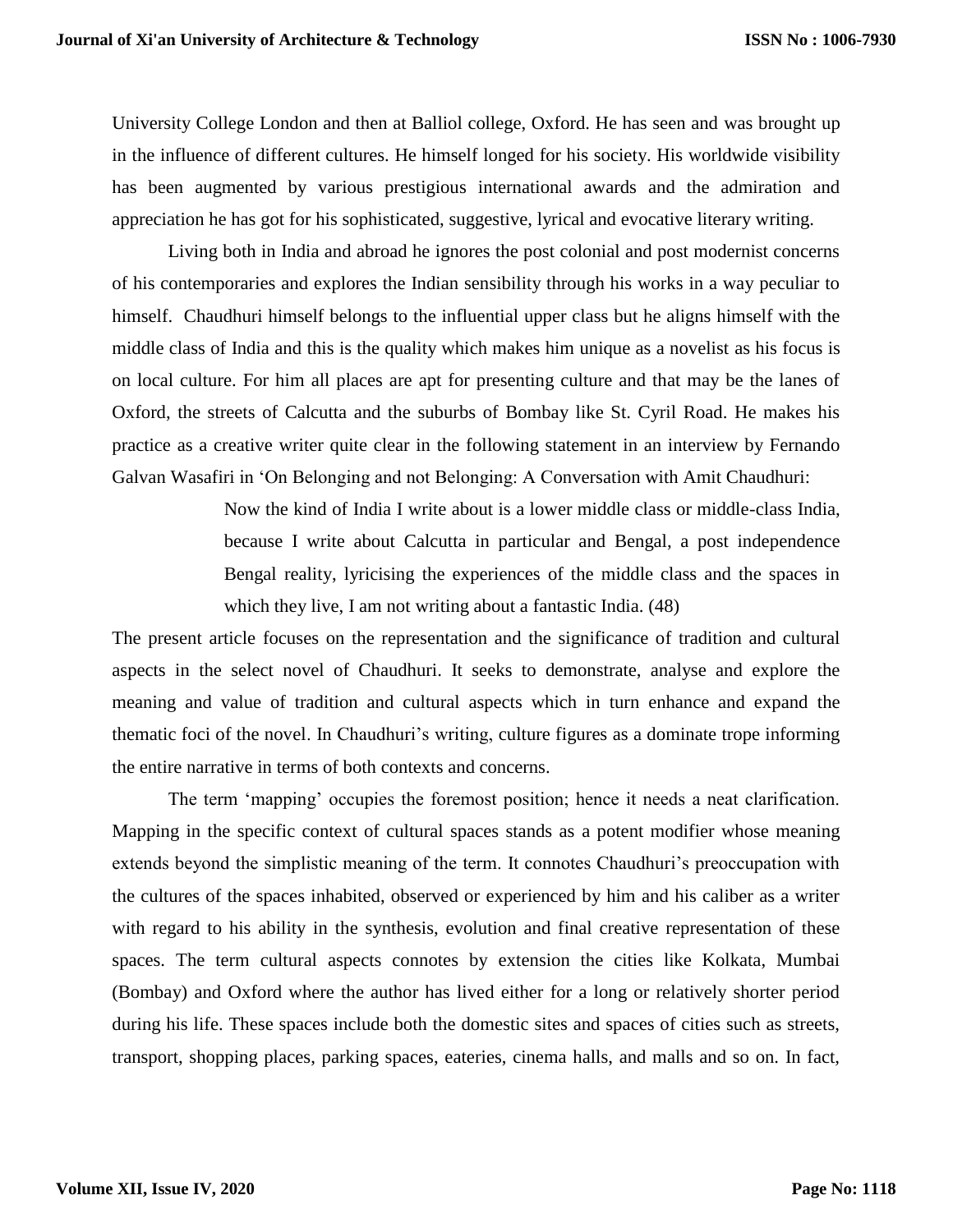the term cultural spaces scarcely exclude any substantial aspect of middle class life so dexterously represented by Chaudhuri in his novel.

The study of cultural spaces in the novels of Amit Chaudhuri subsumes both spaces inhabited by the characters and the ways in which they think, feel, respond and articulate. The social and personal interactions link the characters to the specific locale or region in which they lead their lives. This locale or region can be defined by its physical, human and functional characteristics such as customs, values, traditions, taboos and festivals. Chaudhuri's novels have their locale mostly in Calcutta (Kolkata), Mumbai and occasionally Oxford or London. His Calcutta, Mumbai and Oxford hardly focus on grey areas of these particular regions. He is mainly occupied with the lives of middle class Bengalis, famously known as 'bhadra lok' whose tradition and culture he has attempted to map in his novels and prose writings. He may be called a regional novelist. M.H. Abrams has succinctly defined a regional novel:

> The regional novel emphasizes the setting, speeches and customs of particular locality as local colour but an important condition affecting the temperament of the characters and their ways of thinking, feeling and acting. (117-118)

Like all true Indians, Chaudhuri, too, is deeply attached to India. However, he is especially inclined towards the culture of Bengal, its language and literature. The biographical facts of his life reveal that though he was born in Calcutta, he could not learn Bangla language as he spent most of his school-going period staying in Bombay. However, he craved to learn his mother-tongue and when he came to his maternal uncle's house in Calcutta during vacations, he learnt reading Bangla. When he grew up, he cultivated an ever-growing interest in Indian classical music, a passion which did not relent even during his stay in England where he went for higher studies. He studied Bengali literature and other Indian literatures available in English translation even as he pursued his studies in English literature at London and Oxford.

The act of mapping the cultural spaces of select or specific region encompasses the author's perceptiveness in showing the influence of particular spaces on the characters and events in the novel. The novel, *A New World*, is written in the Indian weather conditions. In India all the time we have summer. In India we have four months winter, four months summer, and four months rain. But in rainy season and in winter season they are shortened and remained only for two months. We have winter only for two months; that is December and January. So the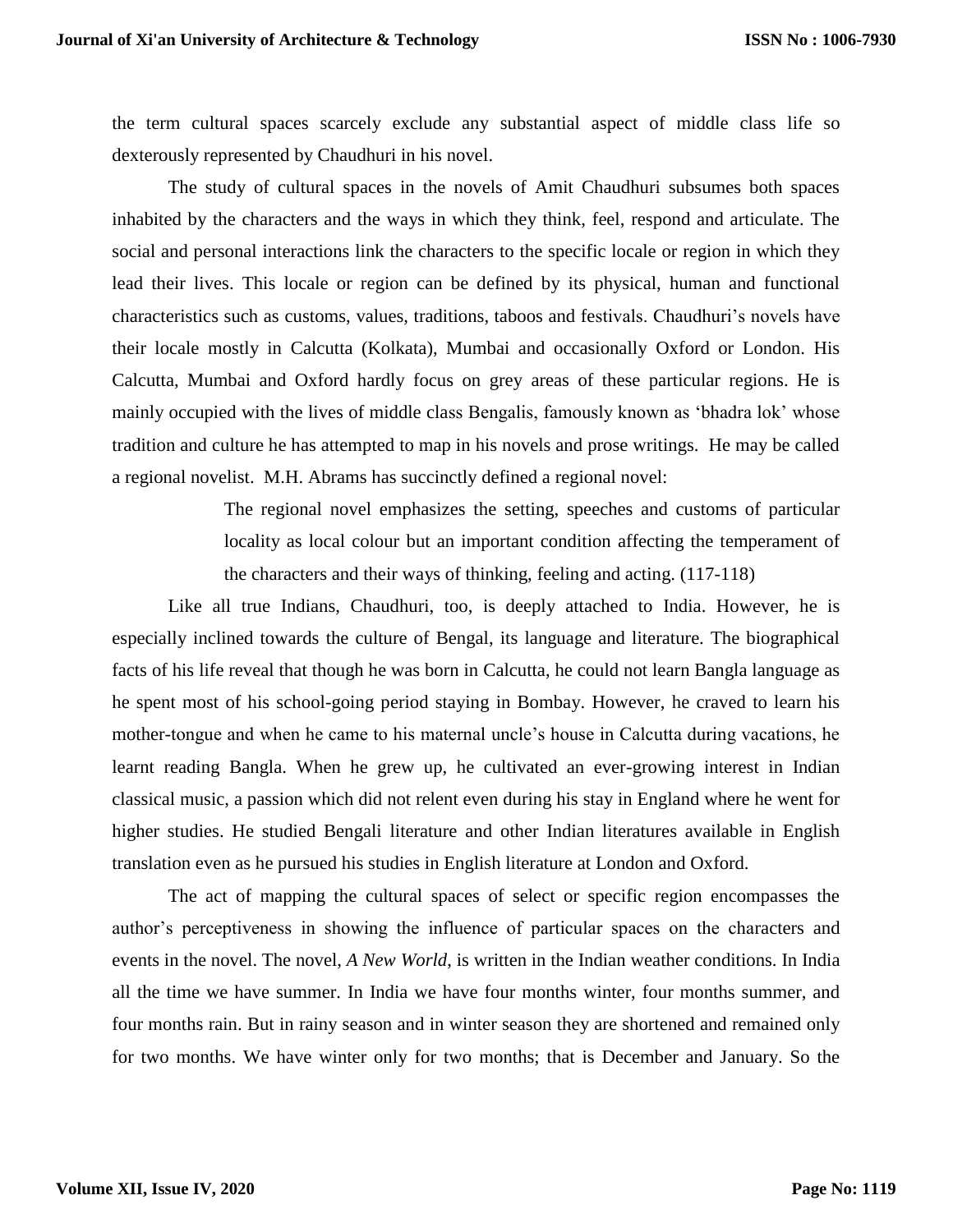same is the case with rainy season. In the novel, *A New World* one could find Jayojit's father, Admiral keeps on complaining about summer season. 'sweat-stained shirt', 'hot and dusty' (28).

Indians show their affection through giving more food to eat by cajoling to eat more food. We cajole the person to eat more whom we love the most. When Jayojit complains to her mother about the shape of his body changing, Jayojit said to his mother that now Bonny will take toast and tea only, in breakfast. Jayojit is very cautious about his health and body. When he said to his mother, she replied, 'O ma-what's this!' she said in surprise. 'but you don't even eat much for lunch! You must at least have one proper meal a day' (46).

Jayojit got divorced from his wife. Now Jayojit and his son Bonny live together. They are alone. Jayojit's parents want Jayojit to get married. Jayojit is now thirty-seven years old. Parents think that it would be better for Jayojit and his son to live with another family member. So they want Jayojit to get married soon. Parents have in their mind that 'if he married now, the Admiral believed, it would be like attending to a wound when it was still fresh.'(68)

Jayojit preferred America to Britain. He lives in America with his son, Bonny. The lifestyle, the way of living in America is totally different from that of India when Jayojit saw his parents returning from morning walk he said, 'How quaint of you two!' explaining, he'd continued, 'you know, in the states, no one walks any more. They drive; and once a week, when they want exercise, they go to the gym.'(79) Jayojit's mother asked in surprise that if they needed some matches, milk, and other grocery items how they got these from market. Earlier Jayojit himself used to do this kind of chores in his childhood. In India, children bring some household things from the market. Then Jayojit replied to answered his mother's question and said that the Americans phone the grocery shop and the person give it at home as home delivery, and they got fat by not doing things in their life style; they 'walk for hours on a treadmill' (79) because in their daily lifestyle, they do not do physical work. So they need to walk on a treadmill. In our lifestyle walking is an essential part of our life style; so we need not walk on a treadmill.

Jayojit and his wife Amla got married eleven years and seven months ago in the novel after that they had divorced in the American court. The Court gave the custody of the child to his wife, Amla. Jayojit was very disappointed by this news but he decided to fight it again, and he fought the case and got the custody of Bonny, his son. Fiat is an old car which was driven by Admiral, Jayojit's father. He loves going in this car though it is not a chauffeur driven car. It is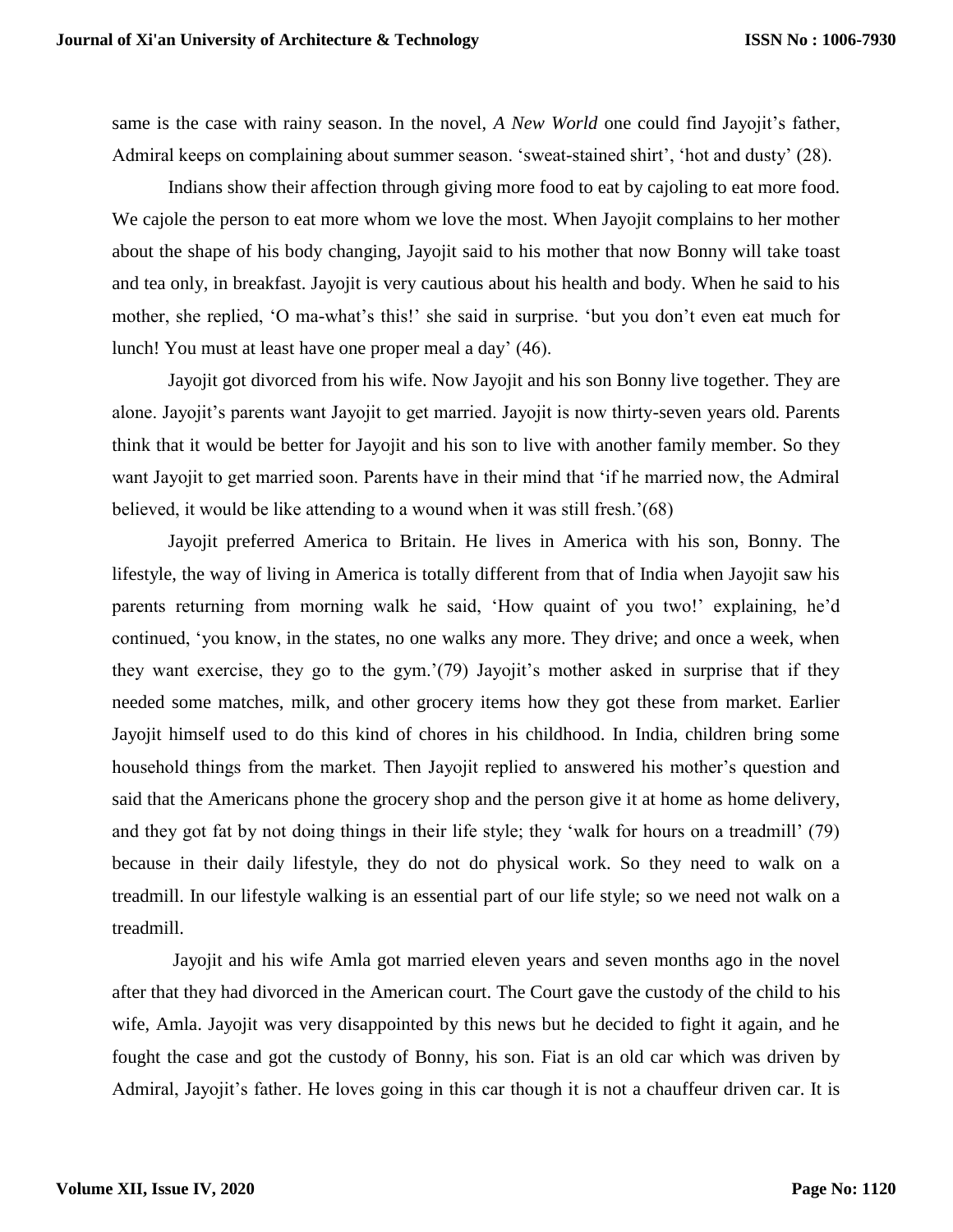driven by Jayojit's father himself; earlier Ambassador and Fiat were the only cars which were available in India. The Fiat was not getting as reputable as the Ambassador but it had much strength than the Ambassador. Admiral bought it before retirement and it was well cared by him. Jayojit and his son are used to using American things in daily use.

> -they'd never thought of the value of money before. ... they gave you everything as long as you were working, but in old age you had to manage your life and your Finances yourself. (21)

When Jayojit came to India to live for a longer period of time he needed to have those things. Jayojit went to buy things from market and found it difficult to get those things which he was using in America. In India, we are not so used to those American brands. When he asks a shopkeeper to give him Dove shop or Pond's cream, the shopkeeper was a little hesitant. There are many products in the world which are not so frequently used in India but people are using them in other countries frequently.

Chaudhuri has written on every aspect of human life. He writes on popular culture of clothes. He writes on Salwaar kameez. It was in vogue. But it was not popular at that point of time. Jayojit remembers when he first bought Salwar Kameez for his wife Amla. Now, it has become a fashion and it has become common in masses. But there is a change in prints and popularity has increased. He compares this fashion of wearing Salwar Kameez to 'a popular tune' and to 'annual blossoming' (144). The climatic conditions of Bengal are humid. In Bengal, every time people feel humidity. The Condition of the people aggravated when it had the monsoon. In the monsoon season people want to go for holidays, because in the Monsoon season there is unbearable humidity in Bengal during monsoon days. The geographical conditions of Bengal are also in such a state that most part of its coastal line is attached to the Arab Sagar. So Bengal gets most heavy rain fall during the monsoon. People go for holidays in some dry places so that they may get relieved of the humidity during these days. When Jayojit was left with a few days to return to his work place, America, he had been to shopping for American friends and for himself as well. He bought beautiful Rajasthani bedcovers, Pichwais and tables etc. He appreciates Rajasthani traditions and criticise Bengali. As he writes,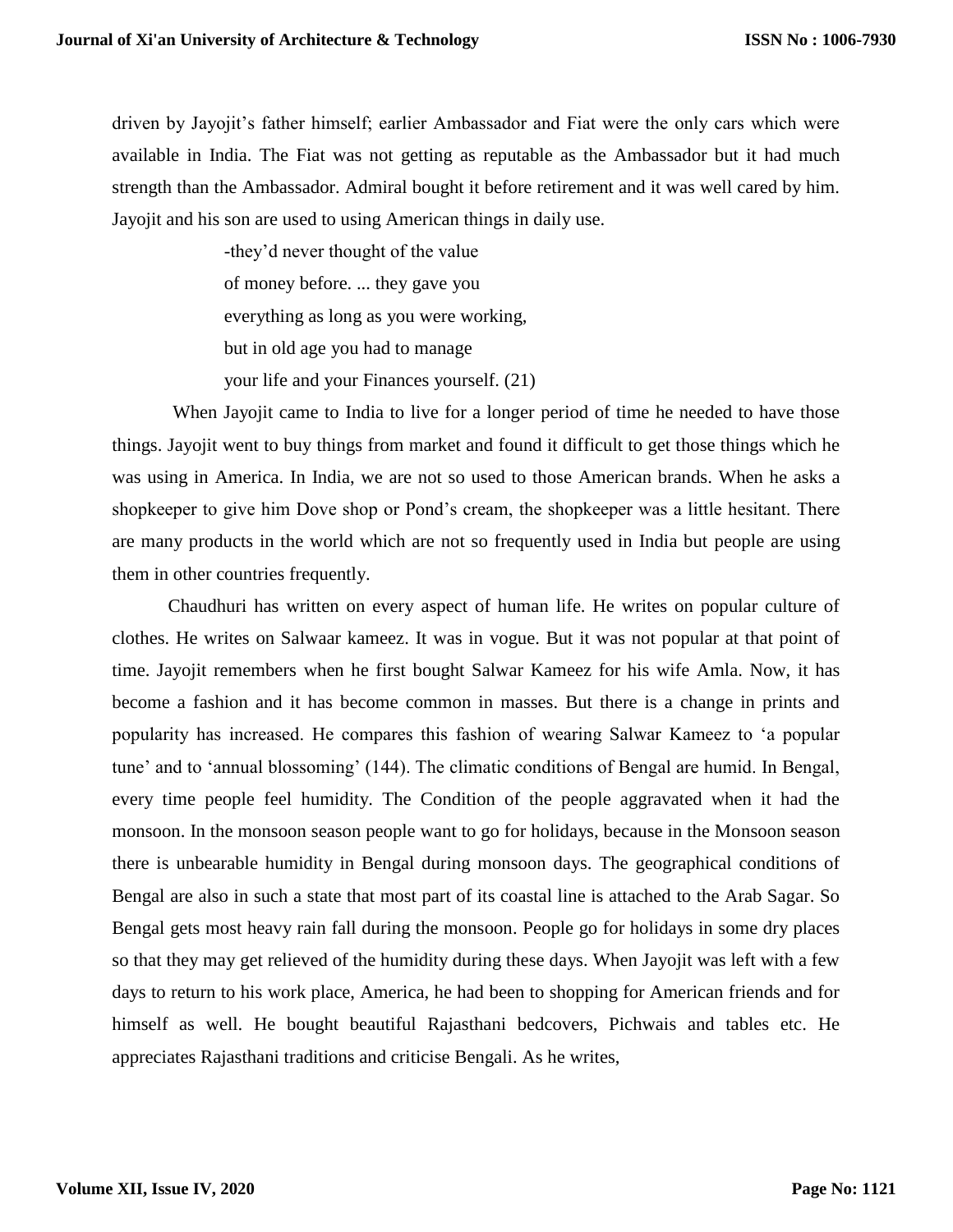Rajasthan is rich in tradition; they have a lot of things that we can present in front of the world and the world will definitely appreciate those things about Bengali does not have anything 'except a few first-class university degrees- and a good command of English?' (166).

Jayojit bought two mirror work cushion covers bed sheets and two small brass birds for his neighbour who is a cardiac Surgeon. So in that way there is an exchange of things between India and America. Chaudhuri writes about Bengali women's style of wearing saris through the observations of Amla, his wife, who is noticing the women. She observes that women of Bengal are not meticulous about their saris especially the common Bengali women. Amla observed that saris that Bengali women wear are old-fashioned and the blouses they wear are clumsy. Bengali women wear sari in a very loose way means just tact the sari and let it go. It is what Amla observed the ladies on the road while she was on a city ride. Amla is also glancing at their hairstyle and a smile comes to her face by this observation. In India, we don't believe in market prepared food or other people's food. We rely on self made or homemade food only. That's why Jayojit's mother put much homemade food, cuisines with her son when he and his grandson were returning to America after holidays.

Jayojit's mother puts 'Sandesh', a sweet dish, which his son, Jayojit and Bonny like very much but Jayojit's father and Jayojit objected because of customs related problems. Instead of knowing this problem, Jayojit's mother put these with them. She puts 'gur' (jiggery) with them which is a very common sweet dish in India. This shows love and affection of an Indian grandmother towards their grandchildren.

In an editorial, in a newspaper, once Prof. Sen has pointed out,

The problem we face with liberalization is not, after all, the loss of our culture and native traditions. No the problem is whether India can provide the basic infra-structure not only industrial infrastructure, but the infrastructure of human resources - that can not only